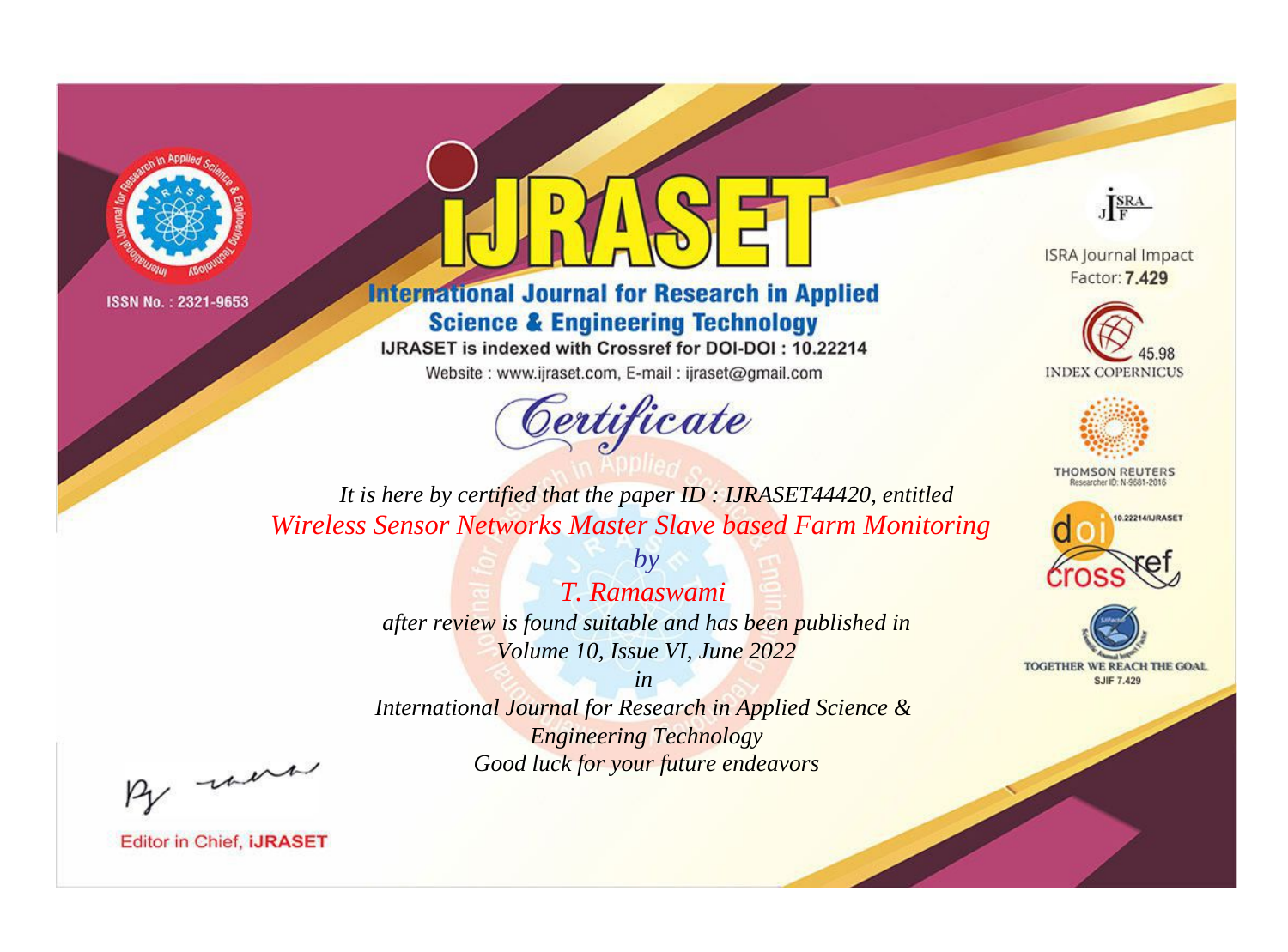



**International Journal for Research in Applied Science & Engineering Technology** 

IJRASET is indexed with Crossref for DOI-DOI: 10.22214

Website: www.ijraset.com, E-mail: ijraset@gmail.com



JERA

**ISRA Journal Impact** Factor: 7.429





**THOMSON REUTERS** 



TOGETHER WE REACH THE GOAL **SJIF 7.429** 

*It is here by certified that the paper ID : IJRASET44420, entitled Wireless Sensor Networks Master Slave based Farm Monitoring*

> *by Dr. S. P. V. Subbarao after review is found suitable and has been published in Volume 10, Issue VI, June 2022*

> > *in*

*International Journal for Research in Applied Science & Engineering Technology Good luck for your future endeavors*

By morn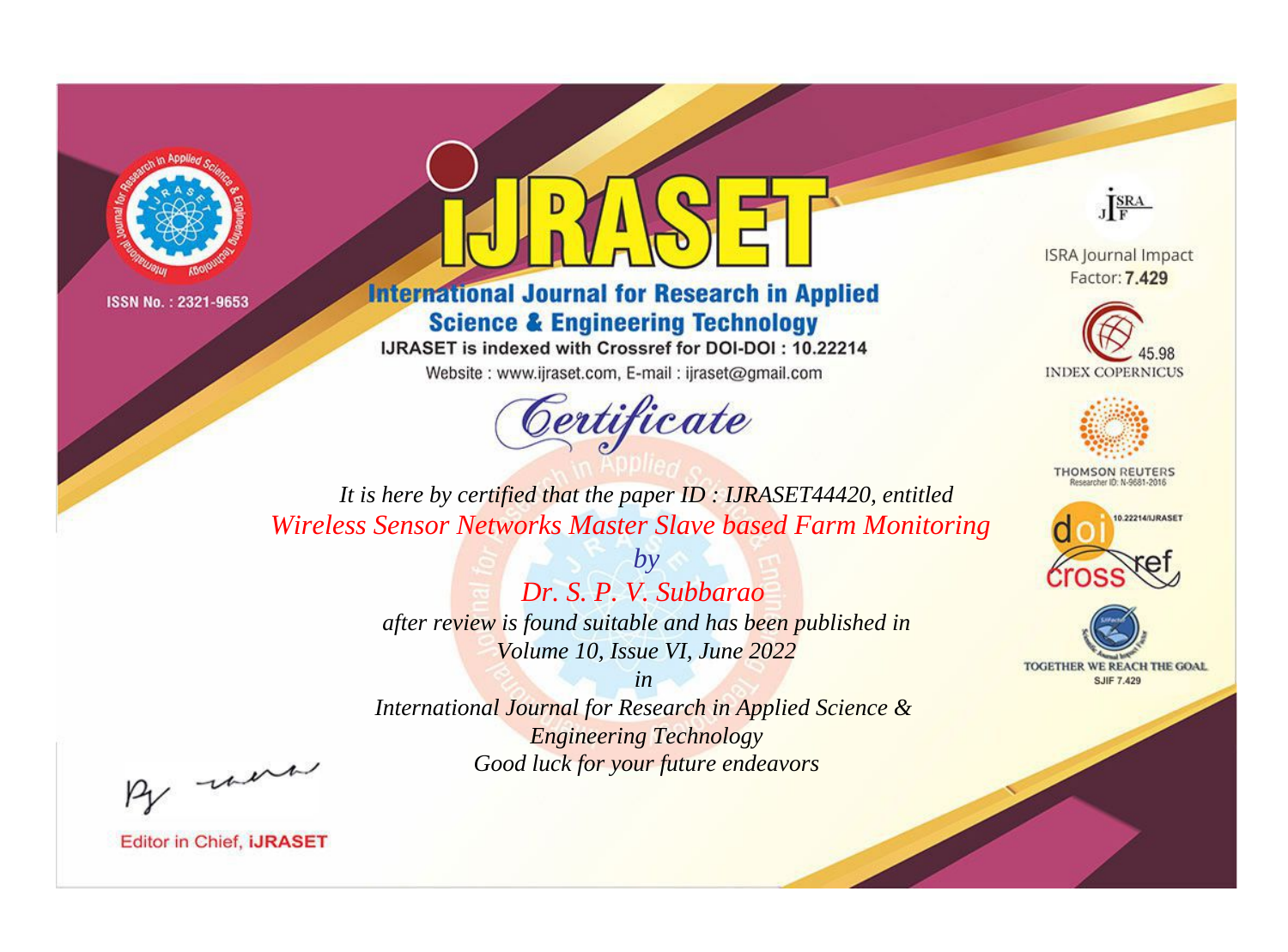



**International Journal for Research in Applied Science & Engineering Technology** 

IJRASET is indexed with Crossref for DOI-DOI: 10.22214

Website: www.ijraset.com, E-mail: ijraset@gmail.com



JERA

**ISRA Journal Impact** Factor: 7.429





**THOMSON REUTERS** 



TOGETHER WE REACH THE GOAL **SJIF 7.429** 

*It is here by certified that the paper ID : IJRASET44420, entitled Wireless Sensor Networks Master Slave based Farm Monitoring*

> *by B. Sharndeep Rao after review is found suitable and has been published in Volume 10, Issue VI, June 2022*

> > *in*

*International Journal for Research in Applied Science & Engineering Technology Good luck for your future endeavors*

By morn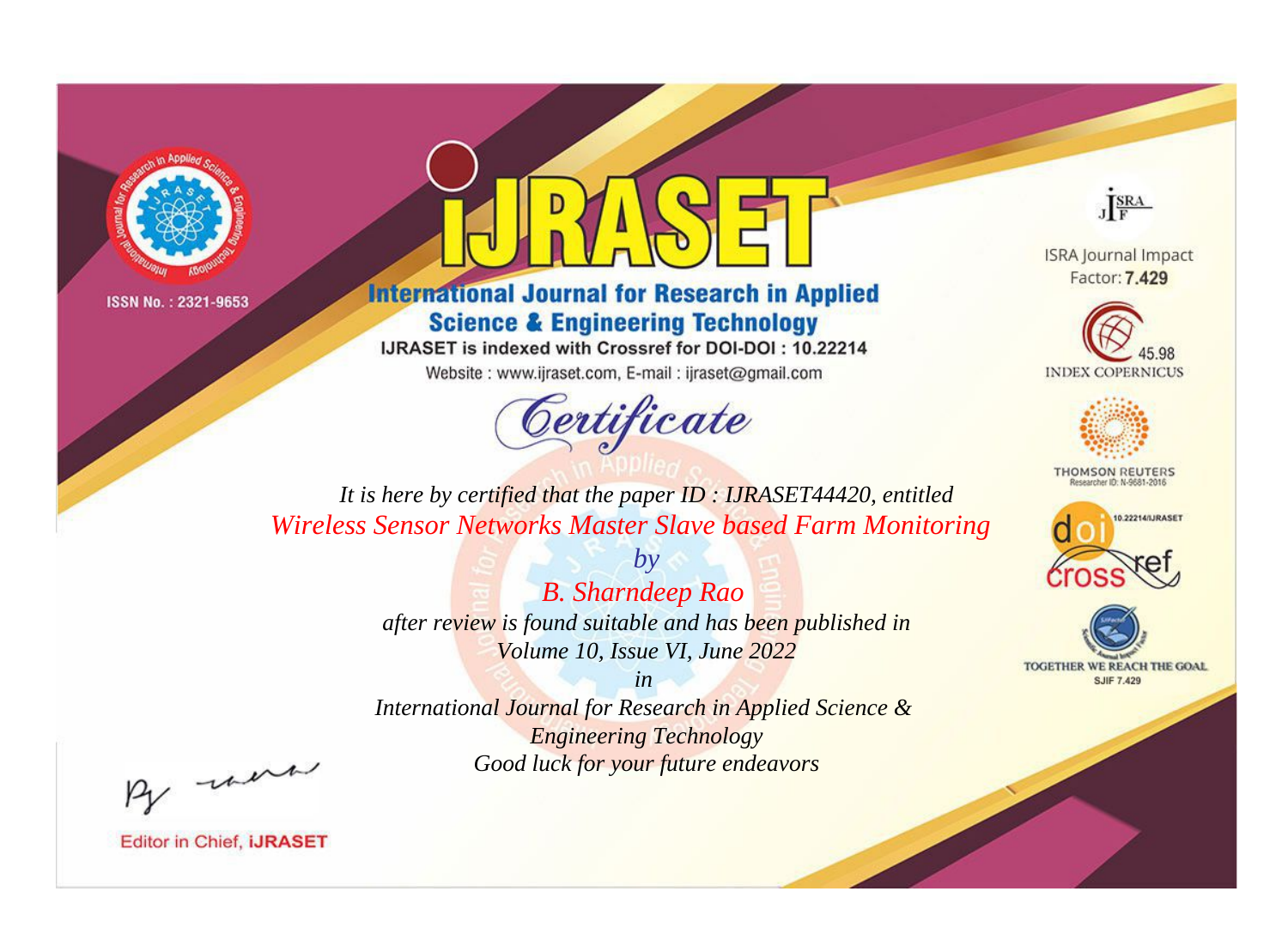



**International Journal for Research in Applied Science & Engineering Technology** 

IJRASET is indexed with Crossref for DOI-DOI: 10.22214

Website: www.ijraset.com, E-mail: ijraset@gmail.com



JERA

**ISRA Journal Impact** Factor: 7.429





**THOMSON REUTERS** 



TOGETHER WE REACH THE GOAL **SJIF 7.429** 

*It is here by certified that the paper ID : IJRASET44420, entitled Wireless Sensor Networks Master Slave based Farm Monitoring*

> *by N. Manjunath Reddy after review is found suitable and has been published in Volume 10, Issue VI, June 2022*

> > *in*

*International Journal for Research in Applied Science & Engineering Technology Good luck for your future endeavors*

By morn